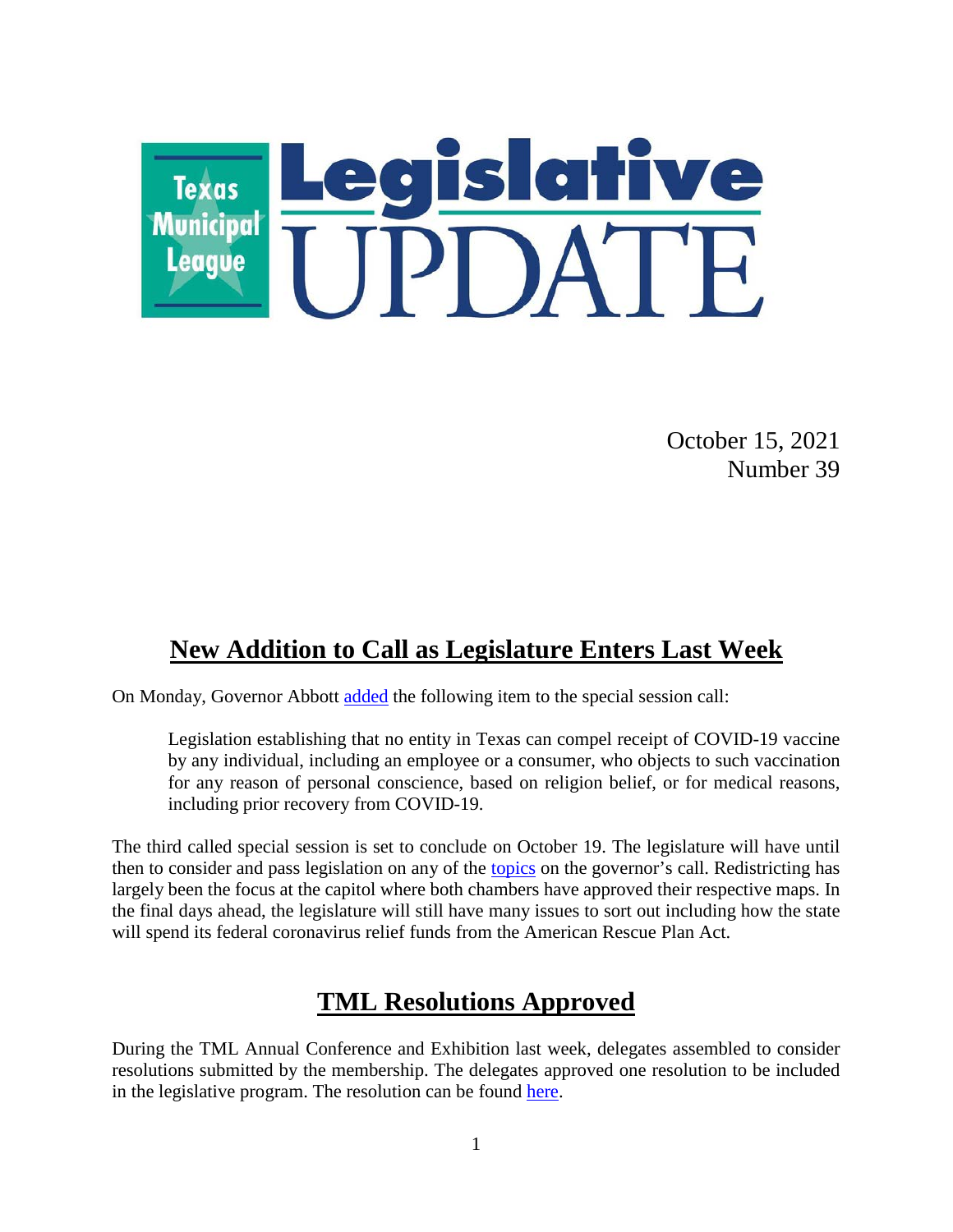# **Governor's Broadband Council Releases Annual Report**

Last month, the Governor's Broadband Development Council released its [2021 Annual Report,](https://gov.texas.gov/uploads/files/business/2021_GBDC_Report_(Final_-_9-17-21).pdf) which includes a number of recommendations and findings of interest to Texas cities. The report's recommendations include the following, among others:

- Allocate a portion of the state's ARPA allotment, Coronavirus Capital Projects Fund *dollars, and upcoming federal broadband infrastructure/digital equity dollars toward meaningful broadband projects, which include PPPs, middle mile and last mile investments, digital literacy training programs, and cybersecurity awareness.*
- A multi-sector statewide study on the costs associated with the lack of broadband. Studies of the economic impacts of broadband expansion into rural areas can be broadly categorized into local labor market effects, benefits accruing to consumers, benefits accruing to businesses and homeowners, benefits in healthcare including the support of Critical Access Hospitals and the accessibility of telemedicine, and benefits accruing to participants distance learning. However, there is limited information on the economic costs of not having broadband*.*
- *A study on the existence of any specific regulatory barriers general law cities may be facing when addressing the digital divide in their communities.* Home rule cities and general law cities may be operating under a separate set of rules when it comes to public private partnership opportunities and other connectivity initiatives. Identifying and addressing these barriers, if they exist, may help our smaller communities become better connected.
- *Partner with local communities, community anchor institutions, and the private sector to promote digital inclusion initiatives that help to advance broadband access, adoption, and use in Texas*. The issue of the digital divide is not one that the government can tackle alone because it reverberates across communities, sectors and families - and has the capacity to impact economic development, education, workforce development, and the quality of life in Texas. Therefore, it is imperative that each stakeholder play an important role in bridging the digital divide. For example, anchor institutions such as libraries and critical access hospitals have played an important role in advancing adoption and working with local communities to eliminate barriers to adoption. Anchor institutions are critical because of their proximity to Texans and their ability to customize programs to fit specific communities and get things done efficiently and effectively. In addition to deploying infrastructure, broadband providers also provide affordable services for low-income communities and have funded digital inclusion programs via philanthropy that help to increase adoption and education.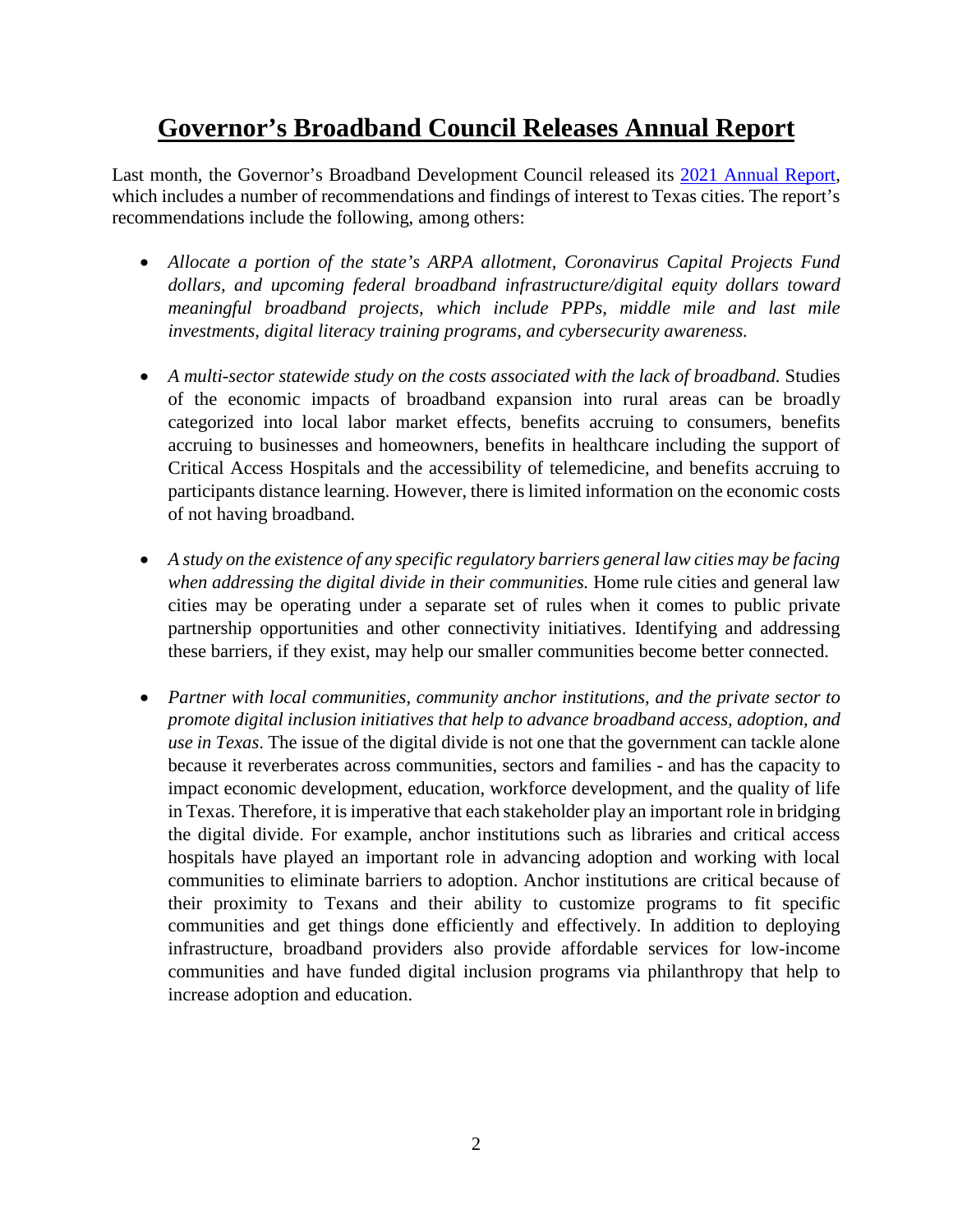# **Railroad Commission Proposes Rules for Designation of Critical Infrastructure**

The Railroad Commission (RRC) is **proposing rules** relating to designating critical natural gas infrastructure during energy emergencies. The rules implement S.B. 3's requirement that the RRC adopt rules to establish a process to designate certain natural gas facilities and entities associated with providing natural gas in Texas as critical customers or critical gas suppliers during energy emergencies. The League previously reported on S.B. 3 [here.](https://www.tml.org/742/July-30-2021-Number-29#winterstorm)

Interested persons may submit comments in the following ways: (1) by mail to Rules Coordinator, Office of General Counsel, Railroad Commission of Texas, P.O. Box 12967, Austin, Texas 78711 2967; (2) [online;](http://www.rrc.texas.gov/general-counsel/rules/comment-form-for-proposed-rulemakings) or (3) by electronic mail to [rulescoordinator@rrc.texas.gov.](mailto:rulescoordinator@rrc.texas.gov) Comments must be filed by 5:00 p.m. on **November 1, 2021***.*

# **COVID-19 Update (No. 205)**

All pandemic-related updates continue to be found in the [Legislative Update Newsletter.](https://www.tml.org/705/_2021)

## **Governor Abbott Issues New Executive Order**

On October 11, Governor Abbott issued his  $40<sup>th</sup>$  [executive order](https://lrl.texas.gov/scanned/govdocs/Greg%20Abbott/2021/GA-40.pdf) related to the on-going COVID-19 pandemic. The order states that no entity in Texas can compel any individual to receive a COVID-19 vaccine if that individual objects to such vaccination for any reason of personal conscience, based on a religious belief, or for medical reasons, including prior recovery from COVID-19. Violation of the order carries possible penalties of up to \$1,000 in fines and up to 180 days in jail. This is a broad order that purports to apply to all public and private entities and prohibits all vaccination requirements for any individual who objects.

## **Coronavirus Fiscal Recovery Funds: Updated Treasury Reporting Guidance**

On September 30, the Treasury Department updated the Compliance and Reporting Guidance regarding Project Expenditure Reports related to State and Local Fiscal Recovery Fund recipients. States, territories, counties, cities, and Tribal governments will report project and expenditure data next on January 31, 2022 (instead of October 31, 2021). The first reporting deadline for nonentitlement units of government will be April 30, 2022 (instead of October 31, 2021). Treasury will provide recipients with user guides prior to the reporting deadlines.

Additionally, the National League of Cities has received correspondence from the Treasury indicating that NEUs will not be required to use ID.me for reporting. Treasury is working on rolling out an alternative, more user-friendly method for NEUs to login to the Treasury portal, and guidance will be developed in the near future.

**Reminder**: TML Coronavirus materials are archived by date [here](https://www.tml.org/Blog.aspx?CID=2) and by subject [here.](https://www.tml.org/659/TML-Coronavirus-Updates-listed-by-subjec)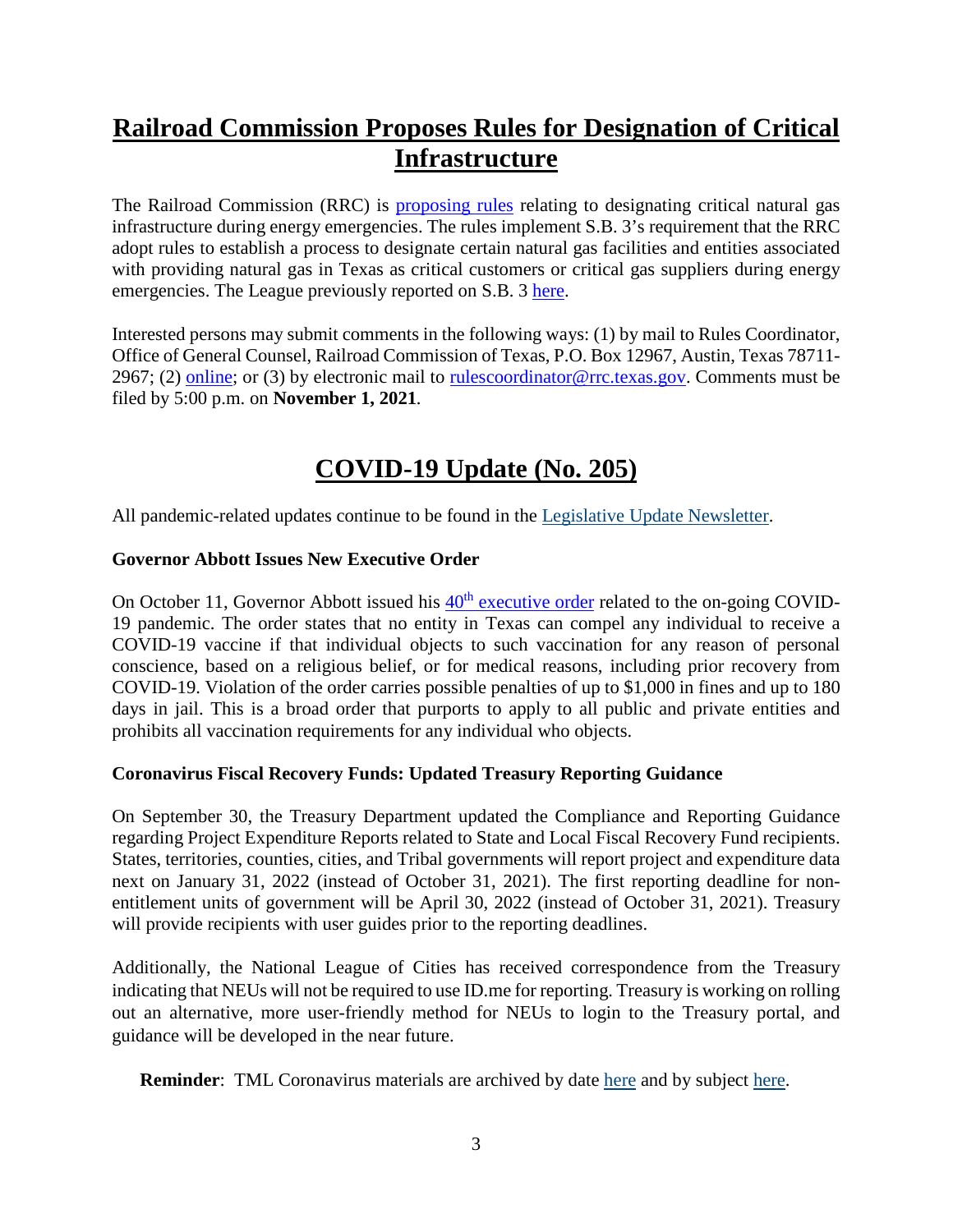# **City-Related Bills Filed**

## **Property Tax**

**[3H.B. 130 \(Crockett\)](https://capitol.texas.gov/BillLookup/History.aspx?LegSess=873&Bill=HB130) – Property Tax Credit**: would provide that a person who owns real property and installs a solar energy device on the property is entitled to a credit against the property taxes imposed on the property by each taxing unit that taxes the property. (See **3H.J.R. 18**, below.)

**[3H.B. 132 \(Allison\)](https://capitol.texas.gov/BillLookup/History.aspx?LegSess=873&Bill=HB132) – Appraisal Cap and Homestead Exemption**: would, among other things: (1) establish a five percent appraisal cap on all residential real property; (2) generally provide that if an individual qualifies property as the individual's residence homestead for at least 25 consecutive tax years, a taxing unit may not impose taxes on that residence homestead in a subsequent tax year in an amount that exceeds the lesser of: (a) the amount of taxes calculated for the taxing unit for the current tax year; or (b) the amount of taxes imposed by the taxing unit for the 25th tax year; and (3) provide that an individual who purchases property and qualifies the property as the individual's residence homestead is entitled to a property tax exemption of the total appraised value of the property for the first tax year the individual qualifies the property as the individual's residence homestead if the property: (a) is the first property the individual has ever qualified as the individual's residence homestead; and (b) has an appraised value of less than \$300,000 for the first tax year. (See **3H.J.R. 19**, below.)

**[3H.B. 144 \(Schofield\)](https://capitol.texas.gov/BillLookup/History.aspx?LegSess=873&Bill=HB144)** – **Property Tax Limitation**: would establish a mandatory property tax freeze for all taxing units on the residence homesteads of individuals who are disabled or over 65 and their surviving spouses. (See **3H.J.R. 21**, below.)

**[3H.B. 148 \(Krause\)](https://capitol.texas.gov/BillLookup/History.aspx?LegSess=873&Bill=HB148) – Property Tax Rate Adjustment for Federal Funds**: would decrease the no-new-revenue rate and voter-approval rate for a city or county for the 2022 and 2023 tax years based upon the amount of federal coronavirus relief money received by the city or county under the Coronavirus Local Fiscal Recovery Fund established under the American Rescue Plan Act of 2021.

**[3H.J.R. 18 \(Crockett\)](https://capitol.texas.gov/BillLookup/History.aspx?LegSess=873&Bill=HJR18) – Property Tax Exemption:** would amend the Texas Constitution to provide that a person who owns real property and installs a solar energy device on the property is entitled to a credit against the property taxes imposed on the property by each taxing unit that taxes the property. (See **3H.B. 130**, above.)

**[3H.J.R. 19 \(Allison\)](https://capitol.texas.gov/BillLookup/History.aspx?LegSess=873&Bill=HJR19) – Appraisal Cap and Homestead Exemption**: would amend the Texas Constitution to, among other things: (1) establish a five percent appraisal cap on all residential real property; (2) generally provide that if an individual qualifies property as the individual's residence homestead for at least 25 consecutive tax years, a taxing unit may not impose taxes on that residence homestead in a subsequent tax year in an amount that exceeds the lesser of: (a) the amount of taxes calculated for the taxing unit for the current tax year; or (b) the amount of taxes imposed by the taxing unit for the  $25<sup>th</sup>$  tax year; and (3) provide that an individual who purchases property and qualifies the property as the individual's residence homestead is entitled to a property tax exemption of the total appraised value of the property for the first tax year the individual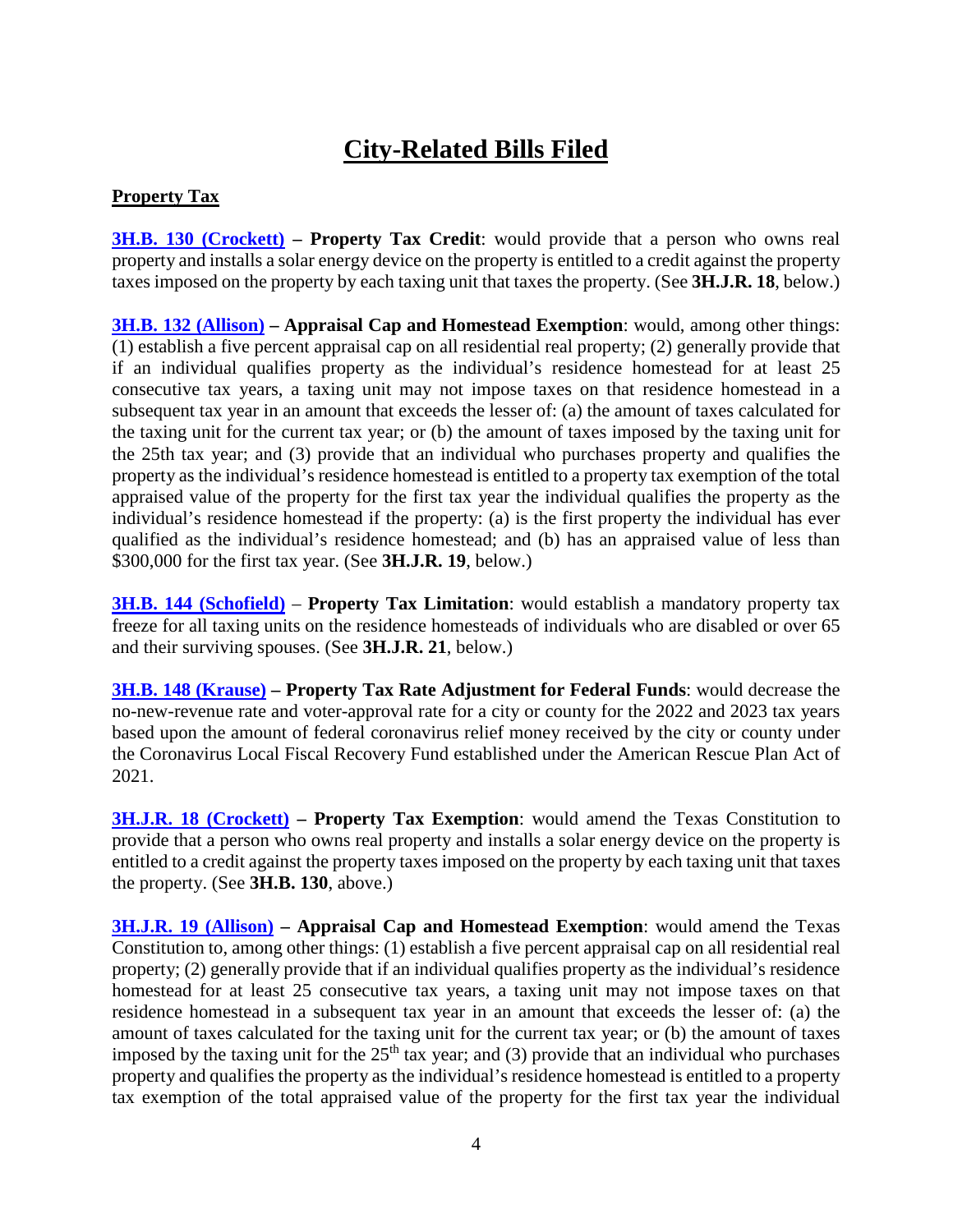qualifies the property as the individual's residence homestead if the property: (a) is the first property the individual has ever qualified as the individual's residence homestead; and (b) has an appraised value of less than \$300,000 for the first tax year. (See **3H.B. 132**, above.)

**[3H.J.R. 21 \(Schofield\)](https://capitol.texas.gov/BillLookup/History.aspx?LegSess=873&Bill=HJR21)** – **Property Tax Limitation**: would amend the Texas Constitution to establish a mandatory property tax freeze for all taxing units on the residence homesteads of individuals who are disabled or over 65 and their surviving spouses. (See **3H.B. 144**, above.)

### **Community and Economic Development**

**[3H.B. 127 \(Davis\)](https://capitol.texas.gov/BillLookup/History.aspx?LegSess=873&Bill=HB127) – Parks Grants**: would: (1) require the Texas Department of Parks and Wildlife to develop and administer a grant program for outreach to underserved populations to provide money to cities, counties, and nonprofit partners for use to increase: (1) access to and use of the department's parks, recreational areas, cultural resource sites and areas, and open space areas by underserved populations; and (2) participation of underserved populations in the outdoor, historical, cultural, and recreation safety activities of the department; and (2) appropriate \$180,000,000 from the general fund to the Parks and Wildlife Department for the state fiscal year beginning September 1, 2021, for the purpose of funding the grant program.

**[3H.B. 156 \(K. King\)](https://capitol.texas.gov/BillLookup/History.aspx?LegSess=873&Bill=HB156) – Major Events Reimbursement Program**: would, among other things, make the following events eligible for funding under the Major Events Reimbursement Program: (1) the Formula One United States Grand Prix; (2) the Professional Bull Riders World Finals; (3) the Professional Golfers' Association Championship; (4) the Ryder Cup; (5) The Senior Professional Golfers' Association Championship; (6) the South by Southwest Conference and Festivals; and (7) the Women's Professional Golfers' Association Championship.

### **Elections**

**[3H.B. 146 \(Crockett\)](https://capitol.texas.gov/BillLookup/History.aspx?LegSess=873&Bill=HB146) – Residence of Incarcerated Persons**: would, among many other things: (1) provide for the determination of an incarcerated person's residence for voter registration; (2) require, not later than the 14th day following the date on which the tract-level population counts from the federal decennial census are released, the comptroller, in coordination with the Texas Demographic Center, the Texas Legislative Council, and the Texas Department of Criminal Justice, to prepare and disseminate adjusted population counts for each geographic unit included in the census counts based on information reported by state and local governments that operate a facility for incarcerated persons; and (3) require state and local government entities that operate a facility for incarcerated persons to prepare a report with certain information that will be used to adjust the decennial census based on the residence of the incarcerated persons for redistricting purposes.

**[3S.B. 47 \(Bettencourt\)](https://capitol.texas.gov/BillLookup/History.aspx?LegSess=873&Bill=SB47) – Election Audit:** would, among other things: (1) authorize certain individuals to issue a written request to the county clerk or other authority conducting an election for an explanation and supporting documentation for: (a) an action taken by an election officer that appears to violate the Texas Election Code; (b) irregularities in results in a precinct or at a polling place or early voting polling place; or (c) inadequacy or irregularity of documentation required to be maintained under the Texas Election Code; (2) require the county clerk or other authority to provide the requested explanation and any supporting documentation not later than the 20th day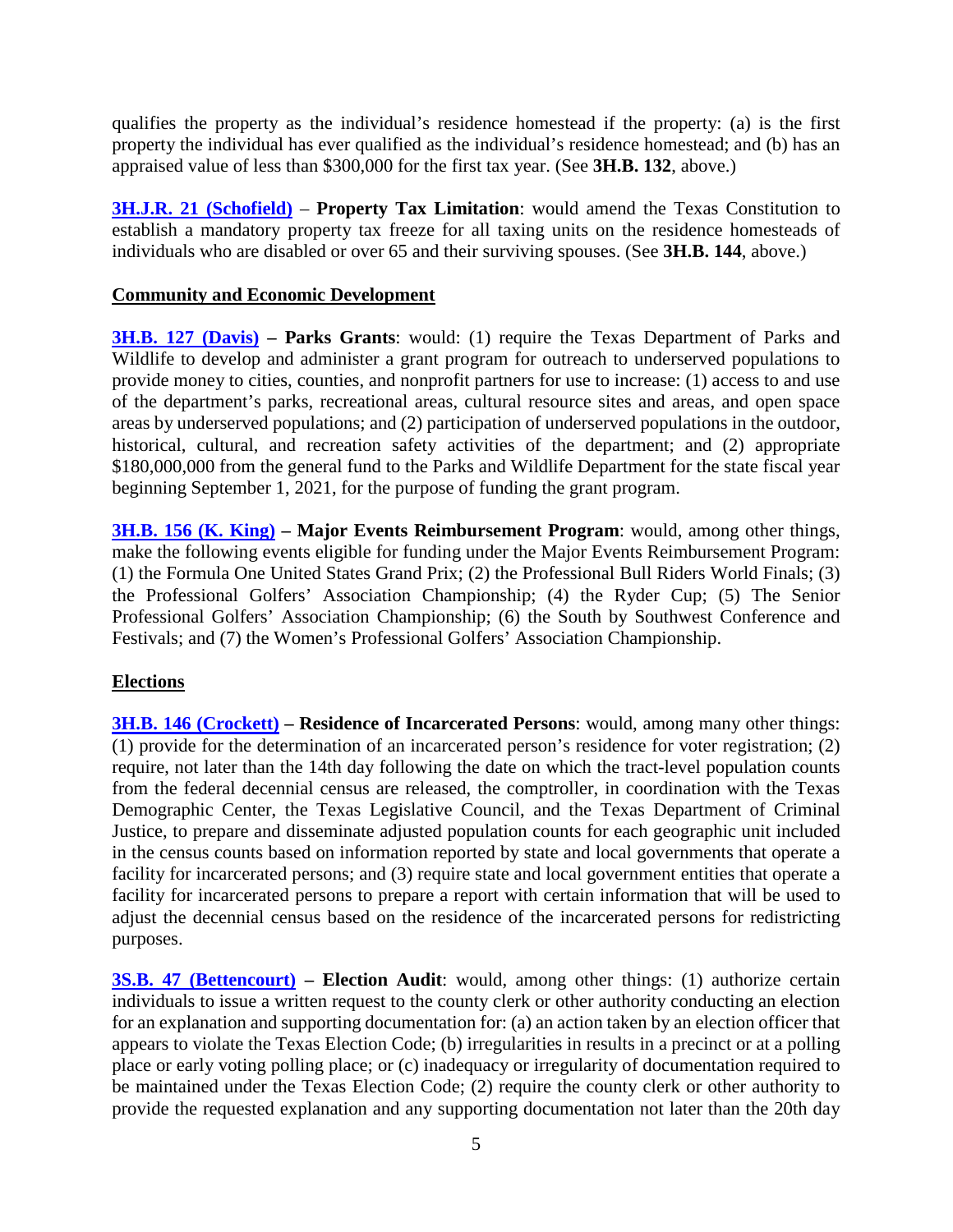after the date a request is received under (1), above; (3) provide that if a requestor is not satisfied with the explanation and supporting documentation provided by the county clerk or election authority, the requestor may issue a request for further explanation and supporting documentation; (4) if the requestor is not satisfied with the follow-up explanation and supporting documentation from the county clerk or other election authority, the requestor may issue a request to the secretary of state for an audit of the issue; (5) require the secretary of state to audit the identified irregularity at the expense of the county or other authority conducting the election if the information provided in response to the initial request is deemed to be insufficient; (6) provide that if a county clerk or other authority conducting an election does not remedy a violation found by the secretary of state in an audit by the 30<sup>th</sup> day after the date the clerk or other authority receives the notice, the secretary of state shall assess a civil penalty of \$500 for each violation not remedied and, if possible, remedy the violation on behalf of the county clerk or other authority; (7) provide that if the secretary of state is not able to remedy the violation on behalf of the county clerk or other authority, the secretary of state shall assess an additional penalty of \$500 for each day the county clerk or other authority does not remedy the violation until the violation is remedied; and (8) authorize the attorney general to bring an action to recover a civil penalty that has not been paid.

#### **Other Finance and Administration**

**[3H.B. 125 \(Slaton\)](https://capitol.texas.gov/BillLookup/History.aspx?LegSess=873&Bill=HB125) – COVID-19 Vaccination**: would, among other things: (1) provide that a person is not required to comply with a federal statute, order, rule, or regulation mandating or purporting to mandate COVID-19 vaccinations if that vaccination requirement does not exist in state law; (2) prohibit a governmental entity, including a city, or an officer, employee, or other individual under the direction or control of the entity from enforcing or attempting to enforce any federal statute, order, rule, or regulation; (3) prohibit a governmental entity or an officer, employee, or other individual under the direction or control of the entity from requiring a person to respond to or make an appearance in court for an action or suit filed against the person based on a violation of a federal statute, order, rule, or regulation; (4) require the attorney general to defend a governmental entity in any action or suit filed against the entity based on a violation of federal statute, order, rule, or regulation; and (5) provide that an officer, employee, or other individual under the direction and control of a governmental entity who violates (2), above, commits a third degree felony.

**[3H.B. 137 \(Harris\)](https://capitol.texas.gov/BillLookup/History.aspx?LegSess=873&Bill=HB137) – COVID-19 Vaccination**: would, among other things, prohibit a state agency or political subdivision from entering into a contract with a company for goods or services unless the contract contains a written verification from the company that it does not, and will not during the term of the contract, require, as a condition of employment, an employee to receive a COVID-19 vaccination.

**[3H.B. 140 \(Minjarez\)](https://capitol.texas.gov/BillLookup/History.aspx?LegSess=873&Bill=HB140) – Federal Coronavirus Relief Appropriation**: would make supplemental appropriations of money received from the Coronavirus State Fiscal Recovery Fund established under the American Rescue Plan Act of 2021 to include, among other appropriations: (1) the amount of \$3,000,000,000 to the comptroller of public accounts for the purpose of providing funding for grants, loans, and incentives for broadband services in areas of the state currently in need of those services; (2) the amount of \$2,000,000 to the Texas Historical Commission for the purpose of providing funding for downtown and main street revitalization projects in small and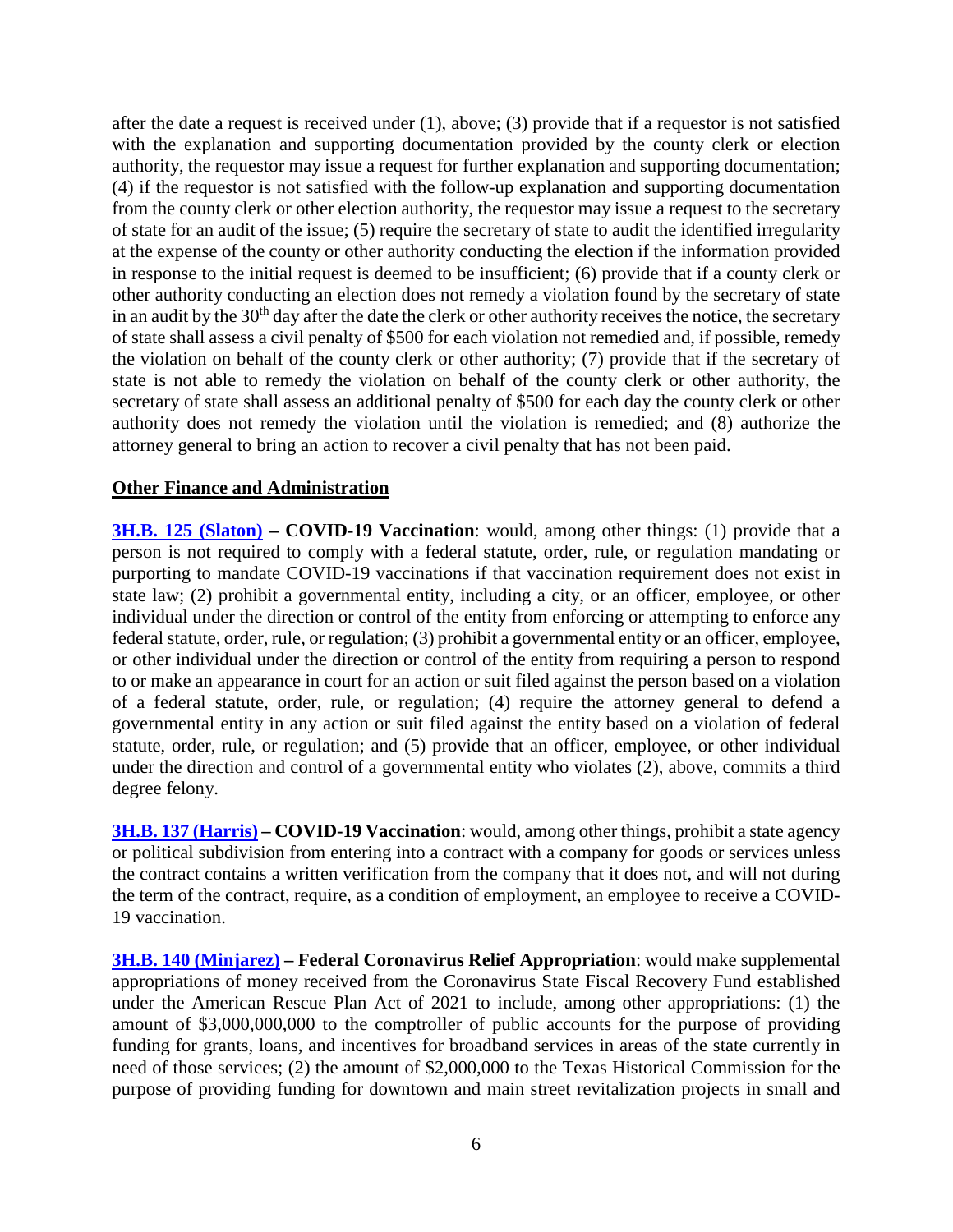rural cities designated as part of the Main Street Program, including projects for infrastructure improvement, to encourage tourism and economic development in rural areas impacted by the COVID-19 pandemic; (3) the amount of \$5,000,000 to the Department of Public Safety for the purpose of providing targeted COVID-19 testing and purchasing personal protective equipment for law enforcement officers and other public safety employees; (4) the amount of \$2,000,000 to the Texas Department of Agriculture for the purpose of supporting downtown and main street revitalization projects, including infrastructure improvement, in rural cities and towns to encourage tourism and economic development in rural areas affected by the COVID-19 pandemic; (5) the amount of \$100,000,000 to the Water Development Board for the purpose of providing loans and grants and issuing bonds to support clean drinking water and flooding and wastewater infrastructure; (6) the amount of \$500,000,000 to the Department of Housing and Community Affairs for the purpose of addressing housing issues caused by the COVID-19 pandemic, including by providing access to and availability of safe, affordable housing through initiatives that may include new housing development, upgrades to infrastructure, and weatherization of existing affordable housing units; and (7) the amount of \$1,000,000,000 to the Public Utilities Commission for the purpose of providing funding for grants, loans, and incentives to support electrical grid and infrastructure weatherization, hardening, resiliency, and improvements.

**[3H.B. 145 \(Bonnen\)](https://capitol.texas.gov/BillLookup/History.aspx?LegSess=873&Bill=HB145) – Federal Coronavirus Relief Appropriation**: would make supplemental appropriations of money received from the Coronavirus State Fiscal Recovery Fund established under the American Rescue Plan Act of 2021 to include, among other appropriations, the amount of \$500,475,163 to the comptroller of public accounts for the purpose of providing funding for broadband infrastructure.

**[3H.B. 155 \(Oliverson\)](https://capitol.texas.gov/BillLookup/History.aspx?LegSess=873&Bill=HB155) – COVID-19 Vaccination**: would: (1) require any law, policy, or other measure requiring an individual to be vaccinated against COVID-19 to enter or gain access to, receive a service from, or be employed by an establishment to allow the individual to claim an exemption from the vaccination requirement based on: (a) the individual's acquired immunity against COVID-19 through post-transmission recovery; (b) a medical condition; or (c) reasons of conscience, including a religious belief; (2) authorize an employee of an establishment who is the subject of a violation under (1), above, to bring an action in district court in the county in which the violation occurred for injunctive or equitable relief for compensatory or punitive damages for a violation as if the establishment engaged in a discriminatory or unlawful employment practice; and (3) provide that a complainant may recover reasonable expenses incurred in bringing an action, including court costs, attorney's fees, investigation costs, witness fees, and deposition expenses.

**[3H.B. 168 \(Harrsion\)](https://capitol.texas.gov/BillLookup/History.aspx?LegSess=873&Bill=HB168) – COVID-19 Vaccination**: would, among other things, prohibit a person from compelling or coercing an individual lawfully residing in Texas into obtaining a medical treatment involving the administration of a COVID-19 vaccine, including a COVID-19 vaccine approved or authorized by the United States Food and Drug Administration, contrary to the individual's vaccination preference.

**[3H.B. 169 \(Toth\)](https://capitol.texas.gov/BillLookup/History.aspx?LegSess=873&Bill=HB169) – COVID-19 Vaccination**: would prohibit a state agency or political subdivision from entering into a contract with a company for goods or services unless the contract contains a written verification from the company that it does not, and will not during the term of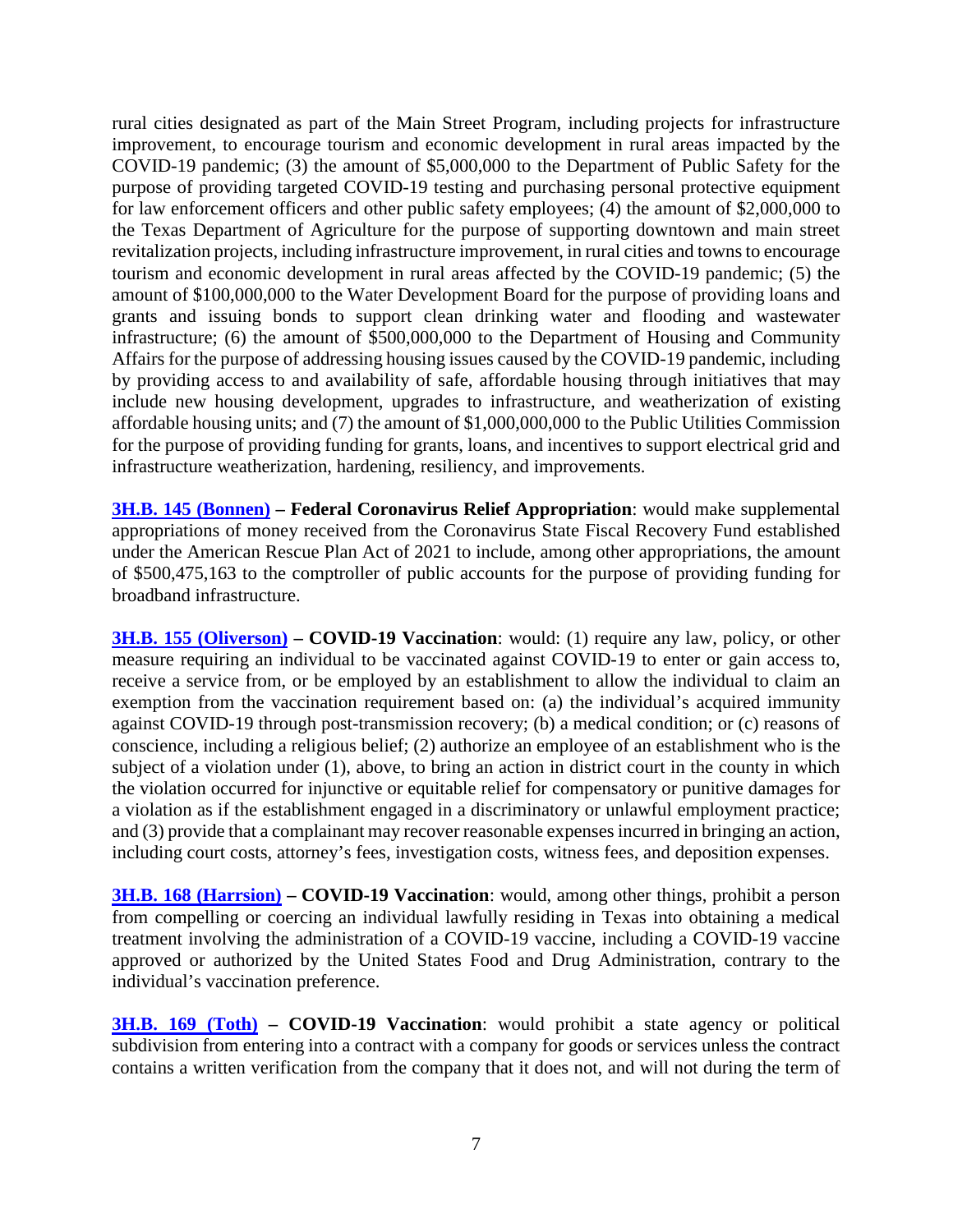the contract, require, as a condition of employment, an employee to receive a COVID-19 vaccination.

**[3S.B. 8 \(Nelson\)](https://capitol.texas.gov/BillLookup/History.aspx?LegSess=873&Bill=SB8) – Federal Coronavirus Relief Appropriation**: would make supplemental appropriations of money received from the Coronavirus State Fiscal Recovery Fund established under the American Rescue Plan Act of 2021 to include, among other appropriations, the amount of \$500,475,163 to the comptroller of public accounts for the purpose of providing funding for broadband infrastructure.

**[3S.B. 51 \(Hughes\)](https://capitol.texas.gov/BillLookup/History.aspx?LegSess=873&Bill=SB51) – COVID-19 Vaccination**: would, among other things: (1) prohibit a governmental entity from requiring an individual to provide any documentation certifying the individual's COVID-19 vaccination or post-transmission recovery on entry to, to gain access to, or to receive service from the governmental entity; (2) prohibit a political subdivision from issuing an order, adopting an ordinance, or otherwise requiring an individual to be vaccinated against COVID-19; (3) require an employer, labor organization, or employment agency to allow an individual to claim an exemption from a required COVID-19 vaccination based on a medical condition or reasons of conscience, including a religious belief; and (4) provide that an employer commits an unlawful employment practice if the employer fails or refuses to hire, discharges, or otherwise discriminates against an individual with respect to the compensation or the terms, conditions, or privileges of employment because the individual claims an exemption under (3), above.

### **Personnel**

**[3H.B. 134 \(Middleton\)](https://capitol.texas.gov/BillLookup/History.aspx?LegSess=873&Bill=HB134) – COVID-19 Vaccination:** would, among other things: (1) require an employer, labor organization, or employment agency to allow an individual to claim an exemption from a required COVID-19 vaccination based on a medical condition, reasons of conscience, a religious belief, a disability or other status, or previous recovery and immunity to COVID-19 as evidenced by the detection of antibodies for COVID-19; and (2) provide that an employer commits an unlawful employment practice if the employer fails or refuses to hire, discharges, or otherwise discriminates against an individual with respect to the compensation or the terms, conditions, or privileges of employment because the individual claims an exemption under (1), above.

**[3H.B. 164 \(Holland\)](https://capitol.texas.gov/BillLookup/History.aspx?LegSess=873&Bill=HB164) – COVID-19 Vaccination**: would, among other things, provide that: (1) an employer commits an unlawful employment practice if the employer fails or refuses to hire, discharges, or otherwise discriminates against an individual with respect to the compensation or the terms, conditions, or privileges of employment because the individual has not received a COVID-19 vaccine; and (2) an employer, labor organization, or employment agency is not liable for a claim arising from exposure to COVID-19 on the basis that the employer, labor organization, or employment agency failed to require an individual to receive a COVID-19 vaccine.

**[3H.B. 165 \(Slaton\)](https://capitol.texas.gov/BillLookup/History.aspx?LegSess=873&Bill=HB165) – COVID-19 Vaccination**: would authorize an employee or the immediate family member of an incapacitated or deceased employee to bring an action against the employee's employer for damages incurred by the employee's injury or death sustained as a result of the employer requiring the employee to receive a vaccine against COVID-19 as a condition of employment.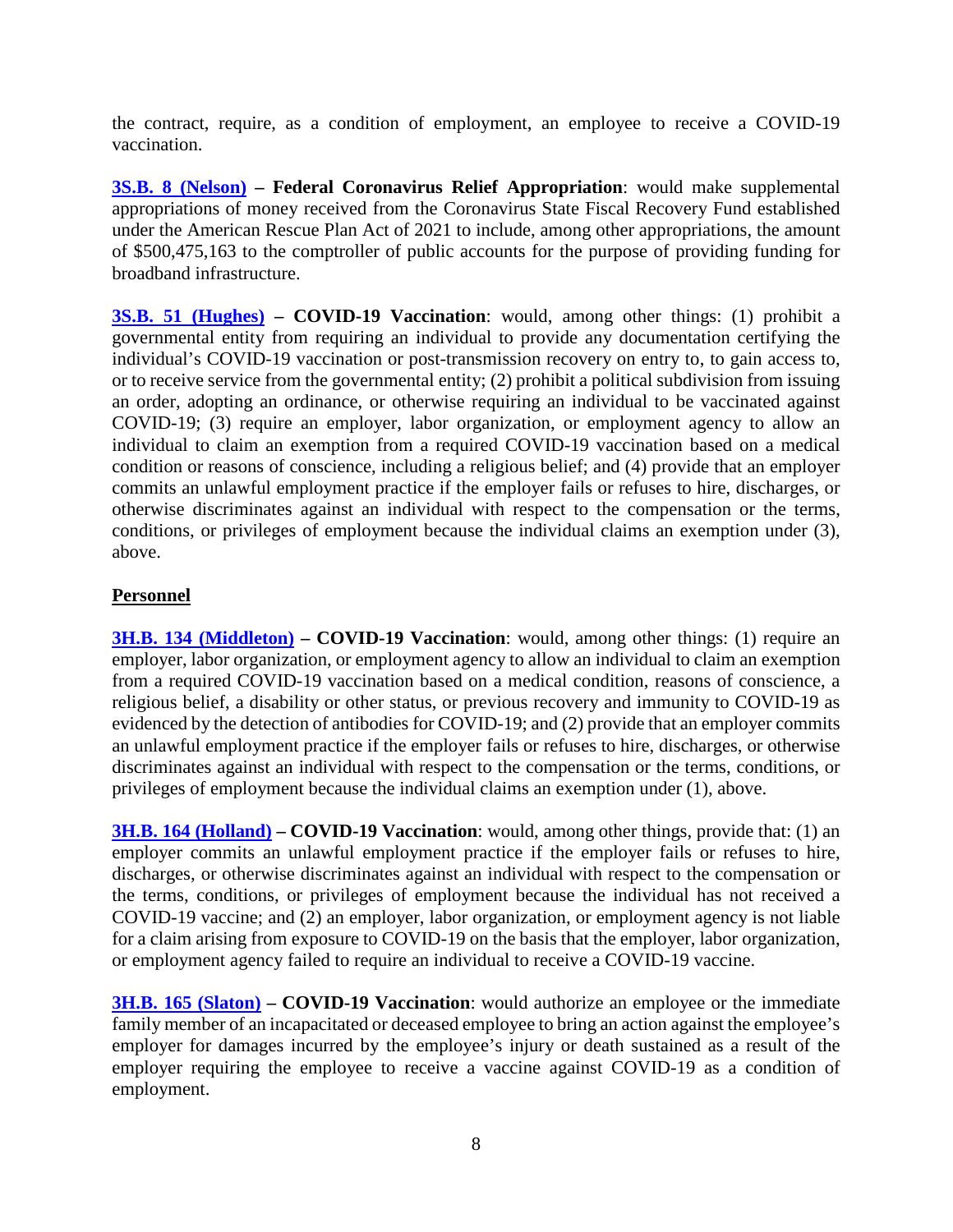**[3H.B. 167 \(Slawson\)](https://capitol.texas.gov/BillLookup/History.aspx?LegSess=873&Bill=HB167) – Vaccine Requirement:** would authorize: (1) an employee to bring an action against an employer for actual damages caused by a vaccine if: (a) the employer requires the employee to receive the vaccine as a condition of employment or incentivizes the employee's receipt of the vaccine through any form of remuneration, compensation, or benefit; and (b) the employee receives the vaccine on account of the employer's requirement or incentive; and (2) an individual to bring an action against a person for actual damages caused by a vaccine if: (a) the person requires the individual to receive the vaccine as a condition or receiving goods or services offered by the person or incentivizes through any form of remuneration, compensation, benefit, or discount, the individual to receive the vaccine in connection with the provision of goods or services to the individual; and (b) the individual receives the vaccine on account of the person's requirement or incentive.

**[3H.B. 170 \(Toth\)](https://capitol.texas.gov/BillLookup/History.aspx?LegSess=873&Bill=HB170) – COVID-19 Vaccination:** would, among other things, provide that an employer commits an unlawful employment practice if the employer fails or refuses to hire, discharges, or otherwise discriminates against an individual with respect to the compensation or the terms, conditions, or privileges of employment because the individual has not received a COVID-19 vaccine.

**[3S.B. 53 \(Eckhardt\)](https://capitol.texas.gov/BillLookup/History.aspx?LegSess=873&Bill=SB53) – COVID-19 Vaccination**: would: (1) authorize a local governmental entity to, as a condition of employment, require an employee to provide to the entity in the form and manner prescribed by the entity documentation of the employee's COVID-19 vaccination, including any recommended booster dose of the vaccine; (2) provide that a local governmental entity that requires an employee to be vaccinated against COVID-19 must allow the employee to claim an exemption from the required vaccination based on a medical condition or a religious belief if the employee submits an affidavit form developed by the Texas Workforce Commission claiming an exemption; and (3) provide that an executive order, proclamation, or regulation issued under the Texas Disaster Act may not suspend, limit, or alter an employment condition established by a local governmental entity under (1), above.

## **Transportation**

**[3H.B. 153 \(Cain\)](https://capitol.texas.gov/BillLookup/History.aspx?LegSess=873&Bill=HB153) – High Occupancy Vehicles**: would provide that an operator of a motor vehicle who is pregnant is entitled to use any high occupancy vehicle lane in the state regardless of whether the vehicle is occupied by a passenger other than the operator's unborn child.

### **Utilities and Environment**

**[3H.B. 154 \(Rosenthal\)](https://capitol.texas.gov/BillLookup/History.aspx?LegSess=873&Bill=HB154) – Weatherization of Certain Natural Gas Facilities**: would require the facility used for producing natural gas to implement measures to prepare to operate during a weather emergency.